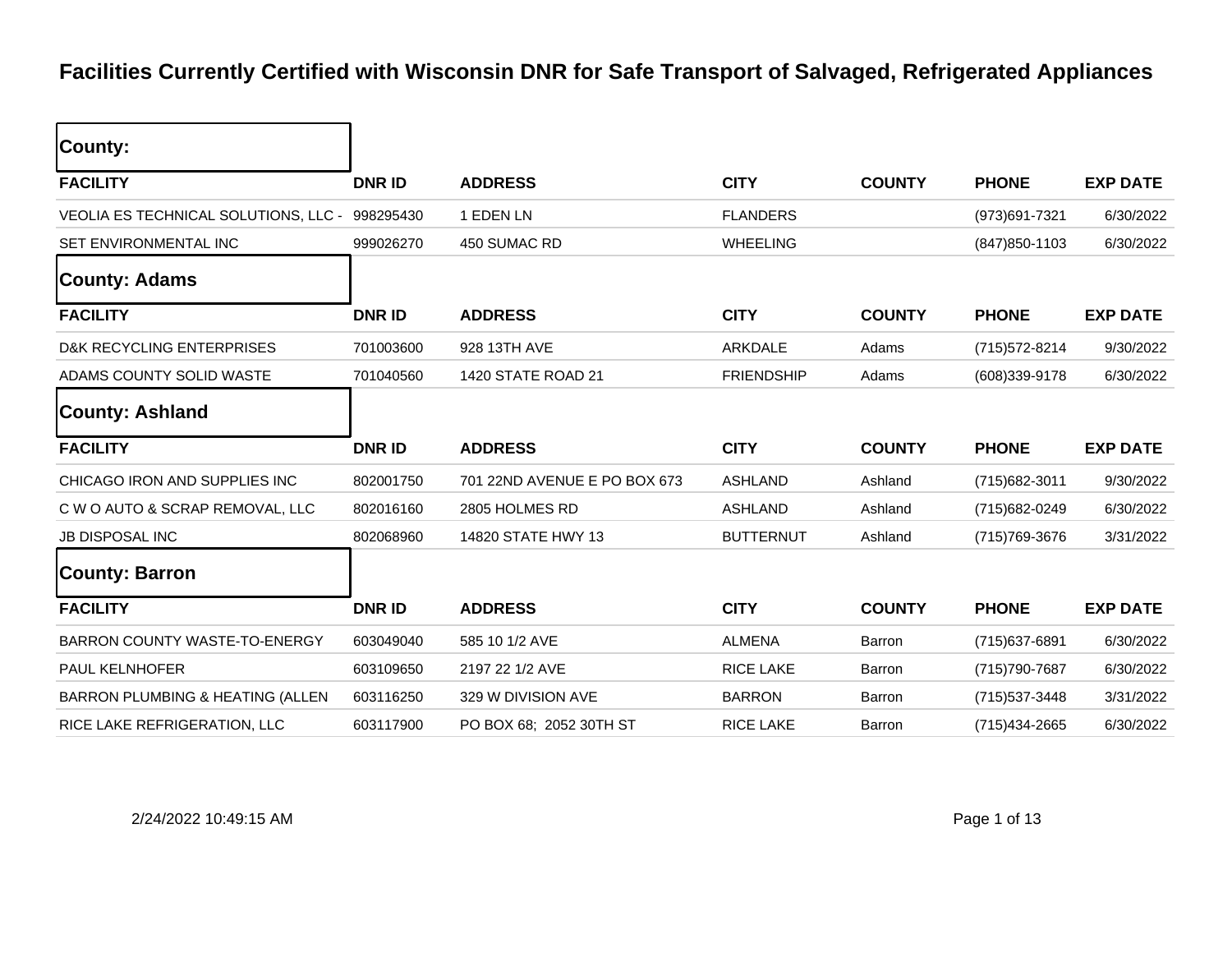| <b>County: Brown</b>               |               |                            |                     |                |                |                 |
|------------------------------------|---------------|----------------------------|---------------------|----------------|----------------|-----------------|
| <b>FACILITY</b>                    | <b>DNR ID</b> | <b>ADDRESS</b>             | <b>CITY</b>         | <b>COUNTY</b>  | <b>PHONE</b>   | <b>EXP DATE</b> |
| <b>CITY OF GREEN BAY</b>           | 405142980     | 100 N JEFFERSON ST, RM 300 | <b>GREEN BAY</b>    | <b>Brown</b>   | (920)448-3100  | 3/31/2022       |
| ADVANCED DISPOSAL SERVICES SOLID   | 405184340     | 1799 CO HWY PP             | DE PERE             | <b>Brown</b>   | (920)883-9722  | 3/31/2020       |
| WESLEY HEATING & COOLING INC       | 405229220     | 1736 SAL STREET            | <b>GREEN BAY</b>    | <b>Brown</b>   | (920)468-6954  | 9/30/2020       |
| GREEN BAY SEVEN UP BOTTLING CO INC | 405237580     | PO BOX 10536               | <b>GREEN BAY</b>    | <b>Brown</b>   | (920)494-1238  | 9/30/2022       |
| <b>TWEET GAROT MECHANICAL</b>      | 405247260     | 325 REID ST                | DE PERE             | <b>Brown</b>   | (920)489-0400  | 6/30/2022       |
| LAMP RECYCLERS INC                 | 405250340     | 2955 RAMADA WAY            | <b>GREEN BAY</b>    | <b>Brown</b>   | (920)403-1166  | 3/31/2022       |
| <b>County: Burnett</b>             |               |                            |                     |                |                |                 |
| <b>FACILITY</b>                    | <b>DNR ID</b> | <b>ADDRESS</b>             | <b>CITY</b>         | <b>COUNTY</b>  | <b>PHONE</b>   | <b>EXP DATE</b> |
| <b>H&amp;J SCRAP LLC</b>           | 807020280     | <b>PO BOX 114</b>          | <b>GRANTBURG</b>    | <b>Burnett</b> | (715) 338-2841 | 12/31/2019      |
| <b>County: Calumet</b>             |               |                            |                     |                |                |                 |
| <b>FACILITY</b>                    | <b>DNRID</b>  | <b>ADDRESS</b>             | <b>CITY</b>         | <b>COUNTY</b>  | <b>PHONE</b>   | <b>EXP DATE</b> |
| PETHAN'S AIR SERVICES OF NEW       | 408020250     | 1801 ROOSEVELT AVE         | <b>NEW HOLSTEIN</b> | Calumet        | (920)898-4868  | 12/31/2022      |
| County: Chippewa                   |               |                            |                     |                |                |                 |
| <b>FACILITY</b>                    | <b>DNR ID</b> | <b>ADDRESS</b>             | <b>CITY</b>         | <b>COUNTY</b>  | <b>PHONE</b>   | <b>EXP DATE</b> |
| RIGHT AWAY ROLLOFF LLC             | 609117960     | P.O. BOX 247               | <b>BLOOMER</b>      | Chippewa       | (715) 568-5181 | 9/30/2022       |
| ALTER METAL RECYCLING - EAU CLAIRE | 618008050     | 3532 WHITE AVE             | <b>EAU CLAIRE</b>   | Chippewa       | (715) 832-3431 | 6/30/2022       |
| APPLIANCE ALTERNATIVE LLC          | 618109800     | 23393 192ND AVENUE         | <b>CORNELL</b>      | Chippewa       | (715) 271-5820 | 6/30/2022       |
| <b>County: Columbia</b>            |               |                            |                     |                |                |                 |
| <b>FACILITY</b>                    | <b>DNR ID</b> | <b>ADDRESS</b>             | <b>CITY</b>         | <b>COUNTY</b>  | <b>PHONE</b>   | <b>EXP DATE</b> |
| BJ'S APPLIANCE CENTER INC          | 111091530     | 1411 NEW PINERY ROAD       | <b>PORTAGE</b>      | Columbia       | (608) 742-5351 | 3/31/2021       |

2/24/2022 10:49:15 AM Page 2 of 13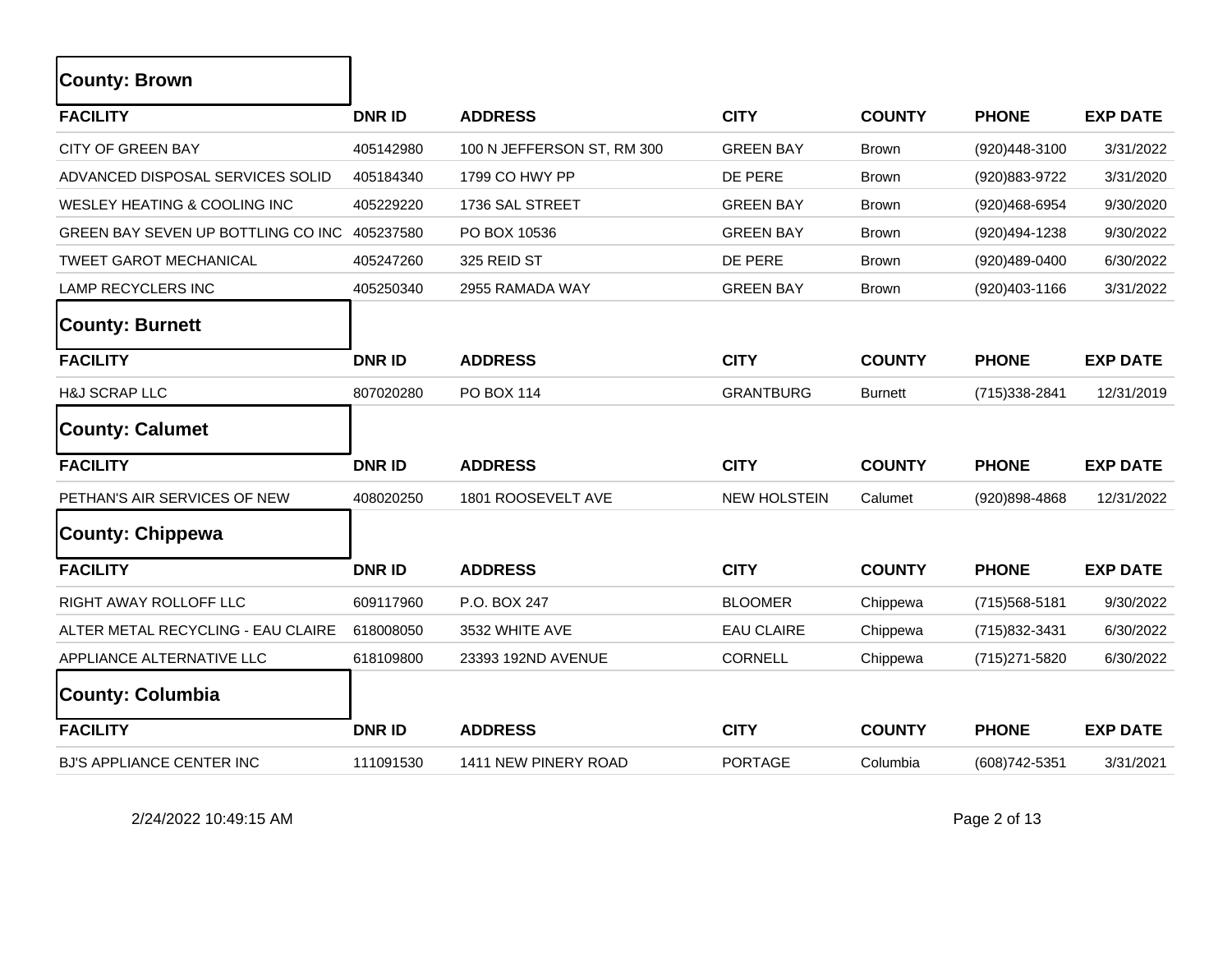| KEITH'S RECYCLING INC                        | 111098130     | W4904 COUNTY RD G              | <b>RIO</b>        | Columbia      | (608) 742-5816    | 9/30/2021       |
|----------------------------------------------|---------------|--------------------------------|-------------------|---------------|-------------------|-----------------|
| <b>County: Dane</b>                          |               |                                |                   |               |                   |                 |
| <b>FACILITY</b>                              | <b>DNR ID</b> | <b>ADDRESS</b>                 | <b>CITY</b>       | <b>COUNTY</b> | <b>PHONE</b>      | <b>EXP DATE</b> |
| <b>MADISON GAS &amp; ELECTRIC COMPANY</b>    | 113146000     | PO BOX 1231, 133 S BLAIR ST    | <b>MADISON</b>    | Dane          | (608) 252-7196    | 9/30/2022       |
| KRUSER RECYCLING LLC                         | 113224100     | 2601 SEIFERTH RD               | <b>MADISON</b>    | Dane          | (608) 223-9220    | 3/31/2021       |
| <b>CITY OF MADISON</b>                       | 113245110     | 1501 W BADGER RD               | <b>MADISON</b>    | Dane          | (608) 266-4681    | 12/31/2021      |
| TOWN OF MADISON                              | 113245440     | 2120 FISH HATCHERY RD          | <b>MADISON</b>    | Dane          | (608)210-7260     | 3/31/2021       |
| ADVANCED DISPOSAL SERVICES SOLID             | 113273930     | PO BOX 473, 300 N RAEMISCH RD  | WAUNAKEE          | Dane          | (608) 251-7878    | 3/31/2021       |
| DIEHL & NEUMAIER CO                          | 113314960     | N591 PULVERMACHER RD           | PRAIRIE DU SAC    | Dane          | (608)846-4824     | 3/31/2022       |
| RESOURCE SOLUTIONS CORP                      | 113343120     | 5493 EXPRESS CIR               | <b>MADISON</b>    | Dane          | (608)244-5451     | 3/31/2022       |
| FILE 13 E-WASTE SOLUTIONS, LLC               | 113402960     | 3460 MEIER ROAD, STE 2         | <b>MADISON</b>    | Dane          | (608) 221-1313    | 6/30/2020       |
| WP BEVERAGES LLC DBA PEPSI-COLA OF 113413630 |               | 6176 PEPSI WAY                 | <b>WINDSOR</b>    | Dane          | (608)846-1200     | 3/31/2022       |
| COMMERCIAL AIR - DIV OF THE                  | 113431230     | 2401 ADVANCE RD                | <b>MADISON</b>    | Dane          | $(608)221 - 8886$ | 12/31/2022      |
| County: Dodge                                |               |                                |                   |               |                   |                 |
| <b>FACILITY</b>                              | <b>DNRID</b>  | <b>ADDRESS</b>                 | <b>CITY</b>       | <b>COUNTY</b> | <b>PHONE</b>      | <b>EXP DATE</b> |
| <b>TOWN OF LOMIRA</b>                        | 114119170     | N10479 CTY RD AY               | <b>LOMIRA</b>     | Dodge         | (920)960-7236     | 3/31/2022       |
| GFL SOLID WASTE MIDWEST LLC -                | 998016030     | N7296 HWY V                    | <b>HORICON</b>    | Dodge         | (920)387-0987     | 12/31/2022      |
| <b>County: Door</b>                          |               |                                |                   |               |                   |                 |
| <b>FACILITY</b>                              | <b>DNRID</b>  | <b>ADDRESS</b>                 | <b>CITY</b>       | <b>COUNTY</b> | <b>PHONE</b>      | <b>EXP DATE</b> |
| <b>GOING GARBAGE &amp; RECYCLING INC</b>     | 415008330     | 10564 OLD STAGE RD, PO BOX 468 | <b>SISTER BAY</b> | Door          | (920) 854-2114    | 3/31/2021       |
| <b>County: Douglas</b>                       |               |                                |                   |               |                   |                 |
| <b>FACILITY</b>                              | <b>DNR ID</b> | <b>ADDRESS</b>                 | <b>CITY</b>       | <b>COUNTY</b> | <b>PHONE</b>      | <b>EXP DATE</b> |
| CORE LANDSCAPING LLC DBA AA ROLL             | 816108260     | 1021 GARFIELD AVE              | <b>SUPERIOR</b>   | Douglas       | (715) 399-2754    | 6/30/2020       |

2/24/2022 10:49:15 AM Page 3 of 13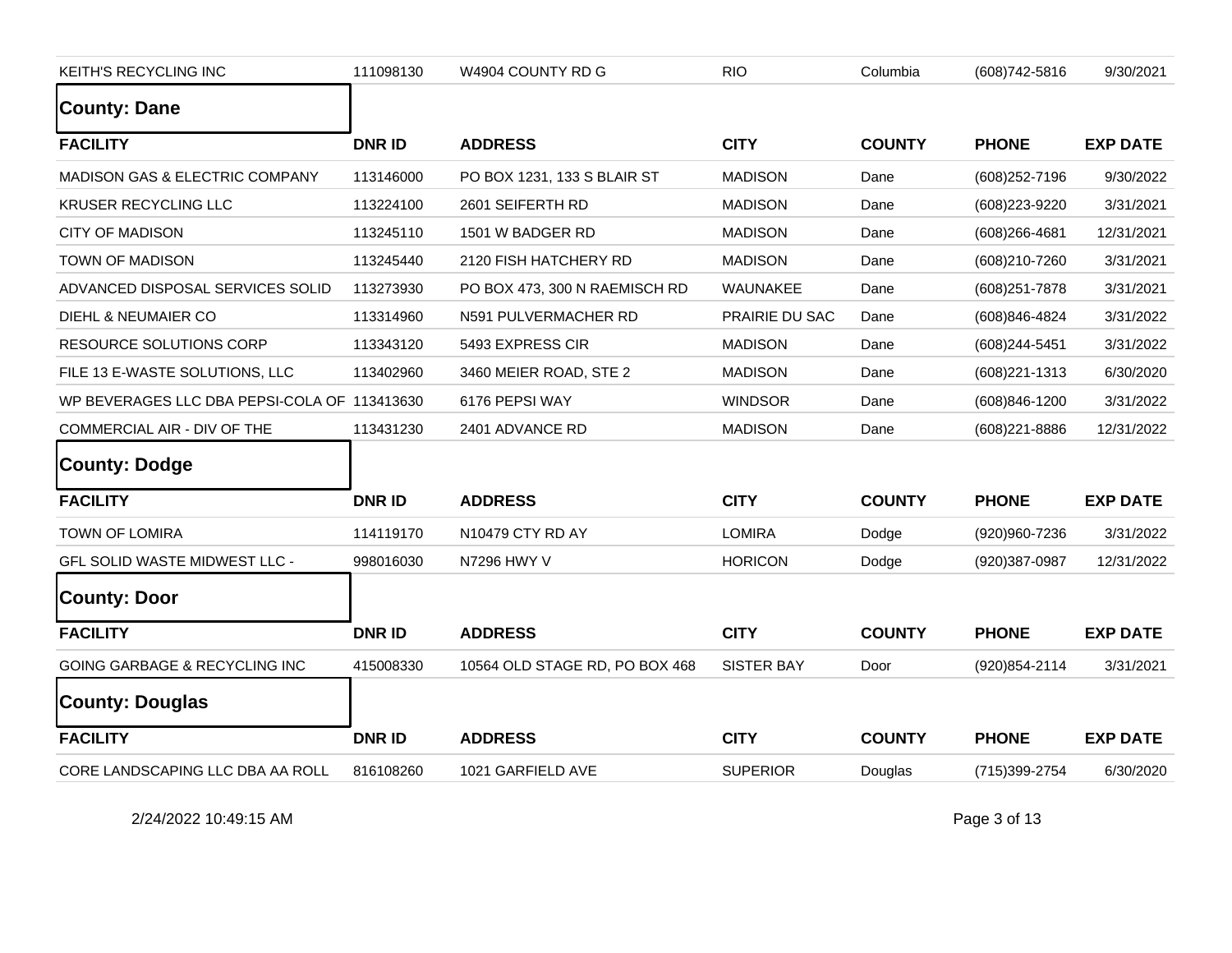| AFTERLIFE RECYCLING                           | 816122560     | 915 JOHN AVE                   | <b>SUPERIOR</b>      | Douglas       | (218)940-9274     | 3/31/2022       |
|-----------------------------------------------|---------------|--------------------------------|----------------------|---------------|-------------------|-----------------|
| <b>County: Eau Claire</b>                     |               |                                |                      |               |                   |                 |
| <b>FACILITY</b>                               | <b>DNR ID</b> | <b>ADDRESS</b>                 | <b>CITY</b>          | <b>COUNTY</b> | <b>PHONE</b>      | <b>EXP DATE</b> |
| A1 CATALYTIC CONVERTER LLC                    | 606021680     | 3156 LONDON RD                 | <b>EAU CLAIRE</b>    | Eau Claire    | (608)418-0081     | 9/30/2020       |
| TOY'S SCRAP & SALVAGE INC; DBA                | 618041600     | 2800 PACIFIC STREET NORTH      | <b>MINNEAPOLIS</b>   | Eau Claire    | (715)834-6677     | 6/30/2022       |
| FIRST CHOICE COMPUTER RECYCLING               | 618099680     | 525 PARK RIDGE CT              | <b>EAU CLAIRE</b>    | Eau Claire    | (715) 833-2005    | 3/31/2022       |
| BENEDICT REFRIGERATION SERVICE, INC 618100230 |               | 1003 HARLEM ST                 | <b>ALTOONA</b>       | Eau Claire    | (715) 834-3191    | 3/31/2022       |
| KARLS APPLIANCE                               | 618105400     | 3415 EAST HAMILTON AVE         | <b>EAU CLAIRE</b>    | Eau Claire    | (715) 514-4744    | 12/31/2022      |
| <b>County: Fond Du Lac</b>                    |               |                                |                      |               |                   |                 |
| <b>FACILITY</b>                               | <b>DNRID</b>  | <b>ADDRESS</b>                 | <b>CITY</b>          | <b>COUNTY</b> | <b>PHONE</b>      | <b>EXP DATE</b> |
| ARONSON RECYCLING CO                          | 420003100     | 513 FOND DU LAC ST, PO BOX 509 | <b>WAUPUN</b>        | Fond Du Lac   | (920)324-2209     | 3/31/2022       |
| J F AHERN CO                                  | 420108810     | 3201 W CANAL ST                | <b>MILWAUKEE</b>     | Fond Du Lac   | (920)921-9020     | 3/31/2022       |
| VAN'S AUTO SALVAGE                            | 420114310     | N3147 CENTER RD                | <b>WAUPUN</b>        | Fond Du Lac   | (920)324-2481     | 9/30/2022       |
| HILBERTS REFRIGERATION HEATING &              | 420145440     | N6444 FENNER ROAD              | FOND DU LAC          | Fond Du Lac   | (920) 251-7240    | 12/31/2022      |
| H & K RECYCLING                               | 420155010     | W897 COUNTY RD HH              | <b>NEW HOLSTEIN</b>  | Fond Du Lac   | (920)286-6048     | 9/30/2021       |
| <b>County: Grant</b>                          |               |                                |                      |               |                   |                 |
| <b>FACILITY</b>                               | <b>DNRID</b>  | <b>ADDRESS</b>                 | <b>CITY</b>          | <b>COUNTY</b> | <b>PHONE</b>      | <b>EXP DATE</b> |
| <b>WEYGANT'S APPLIANCE INC</b>                | 122051270     | PO BOX 642                     | <b>PLATTEVILLE</b>   | Grant         | $(608)348 - 2156$ | 3/31/2022       |
| <b>JEROMY JONES</b>                           | 122069750     | 320 E CHICAGO ST               | <b>BAGLEY</b>        | Grant         | (608)306-2036     | 9/30/2022       |
| TOWN & COUNTRY SANITATION, INC                | 612044290     | PO BOX 7                       | <b>BOSCOBEL</b>      | Grant         | $(608)375 - 5856$ | 3/31/2022       |
| <b>County: Iowa</b>                           |               |                                |                      |               |                   |                 |
| <b>FACILITY</b>                               | <b>DNRID</b>  | <b>ADDRESS</b>                 | <b>CITY</b>          | <b>COUNTY</b> | <b>PHONE</b>      | <b>EXP DATE</b> |
| <b>FORD APPLIANCE</b>                         | 125032930     | 662 DODGE ST                   | <b>MINERAL POINT</b> | lowa          | (608) 987-2748    | 9/30/2022       |

2/24/2022 10:49:15 AM Page 4 of 13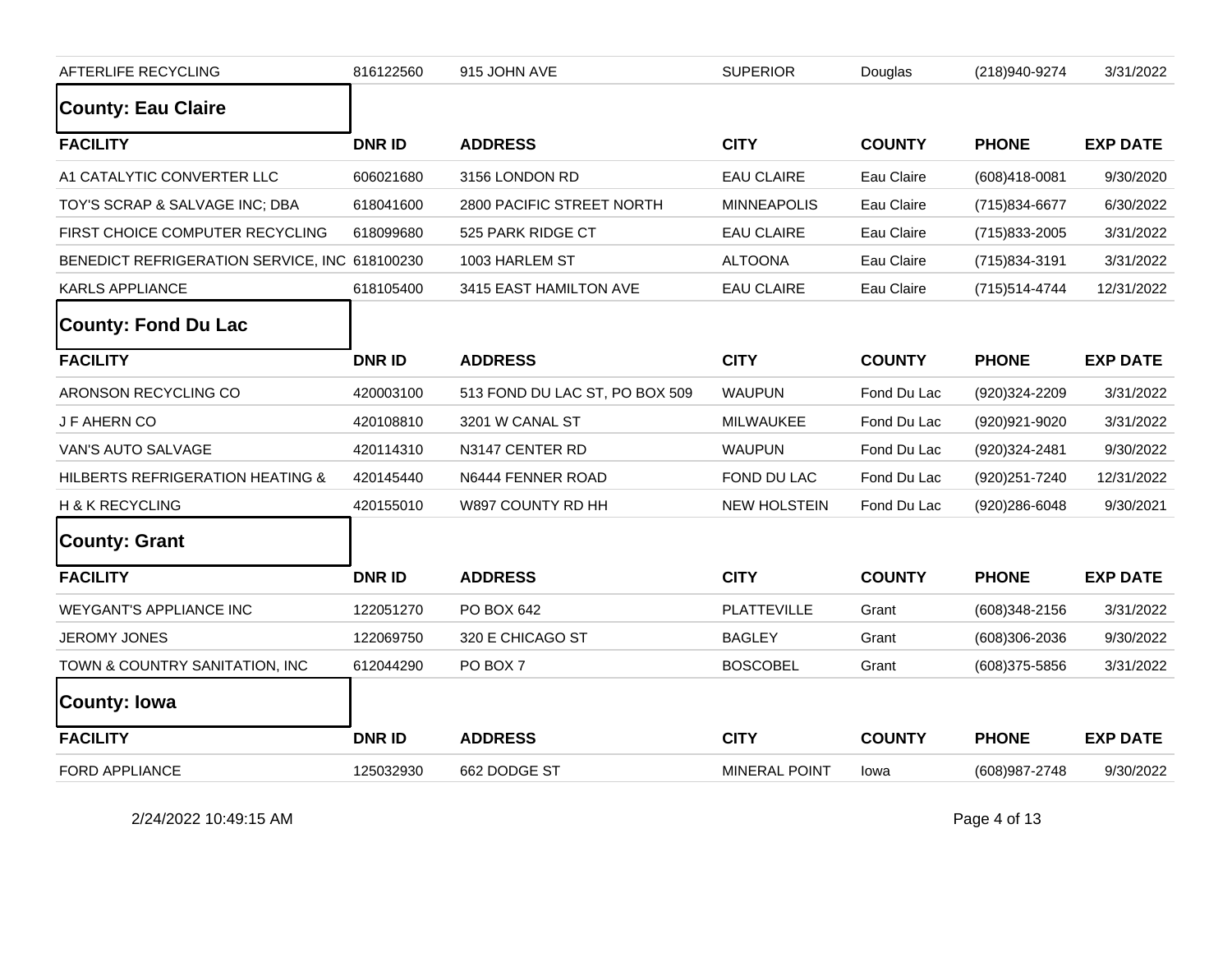| <b>County: Jefferson</b>                |               |                           |                      |               |                   |                 |
|-----------------------------------------|---------------|---------------------------|----------------------|---------------|-------------------|-----------------|
| <b>FACILITY</b>                         | <b>DNR ID</b> | <b>ADDRESS</b>            | <b>CITY</b>          | <b>COUNTY</b> | <b>PHONE</b>      | <b>EXP DATE</b> |
| ELITE JUNK REMOVAL LLC DBA JUNK         | 113417040     | 944 PLAINVIEW TERRACE     | <b>LAKE MILLS</b>    | Jefferson     | (920) 650-7157    | 9/30/2022       |
| <b>GFL SOLID WASTE MIDWEST LLC-FORT</b> | 128046820     | 1215 KLEMENT ST           | <b>FORT ATKINSON</b> | Jefferson     | $(920)568 - 2506$ | 3/31/2022       |
| JOHN'S DISPOSAL SERVICE INC             | 128081140     | PO BOX 329, 107 HIGHWAY U | <b>WHITEWATER</b>    | Jefferson     | (262)473-4700     | 9/30/2022       |
| <b>JOHN LOUKOTA</b>                     | 128116560     | 416 O'CONNELL ST          | <b>WATERTOWN</b>     | Jefferson     | (920)206-1057     | 9/30/2022       |
| CHOICE DISPOSAL LLC                     | 128127780     | N8529 NORTH RD            | <b>IXONIA</b>        | Jefferson     | (920)626-2200     | 6/30/2020       |
| County: Juneau                          |               |                           |                      |               |                   |                 |
| <b>FACILITY</b>                         | <b>DNRID</b>  | <b>ADDRESS</b>            | <b>CITY</b>          | <b>COUNTY</b> | <b>PHONE</b>      | <b>EXP DATE</b> |
| RUNICK METAL RECYCLING, INC             | 729055800     | W9794 HWY 33              | <b>WONEWOC</b>       | Juneau        | (608)464-5552     | 12/31/2022      |
| JOSEPH L BOLLIG & SONS INC              | 998283000     | PO BOX 163                | <b>MAUSTON</b>       | Juneau        | (608) 847-5585    | 3/31/2022       |
| County: Kenosha                         |               |                           |                      |               |                   |                 |
| <b>FACILITY</b>                         | <b>DNR ID</b> | <b>ADDRESS</b>            | <b>CITY</b>          | <b>COUNTY</b> | <b>PHONE</b>      | <b>EXP DATE</b> |
| CHI-WAUKEE RECYCLING LLC                | 230050810     | 549 11 ST                 | <b>KENOSHA</b>       | Kenosha       | (262) 220-9168    | 6/30/2022       |
| <b>County: Kewaunee</b>                 |               |                           |                      |               |                   |                 |
| <b>FACILITY</b>                         | <b>DNRID</b>  | <b>ADDRESS</b>            | <b>CITY</b>          | <b>COUNTY</b> | <b>PHONE</b>      | <b>EXP DATE</b> |
| <b>CITY OF KEWAUNEE</b>                 | 431050510     | 401 FIFTH ST              | <b>KEWAUNEE</b>      | Kewaunee      | $(920)388 - 5000$ | 3/31/2022       |
| <b>County: La Crosse</b>                |               |                           |                      |               |                   |                 |
| <b>FACILITY</b>                         | <b>DNR ID</b> | <b>ADDRESS</b>            | <b>CITY</b>          | <b>COUNTY</b> | <b>PHONE</b>      | <b>EXP DATE</b> |
| RUNDE METAL RECYCLING LLC               | 632076060     | 643 COMMERCE ST           | <b>HOLMEN</b>        | La Crosse     | (608) 526-9358    | 3/31/2022       |
| HILLTOPPER REFUSE & RECYCLING           | 632082110     | W6833 INDUSTRIAL BLVD     | <b>ONALASKA</b>      | La Crosse     | (608) 783-6727    | 3/31/2022       |
| <b>COURTESY CORPORATION</b>             | 632120280     | 2700 NATIONAL DR, STE 100 | <b>ONALASKA</b>      | La Crosse     | (608) 781-8080    | 12/31/2022      |

2/24/2022 10:49:15 AM Page 5 of 13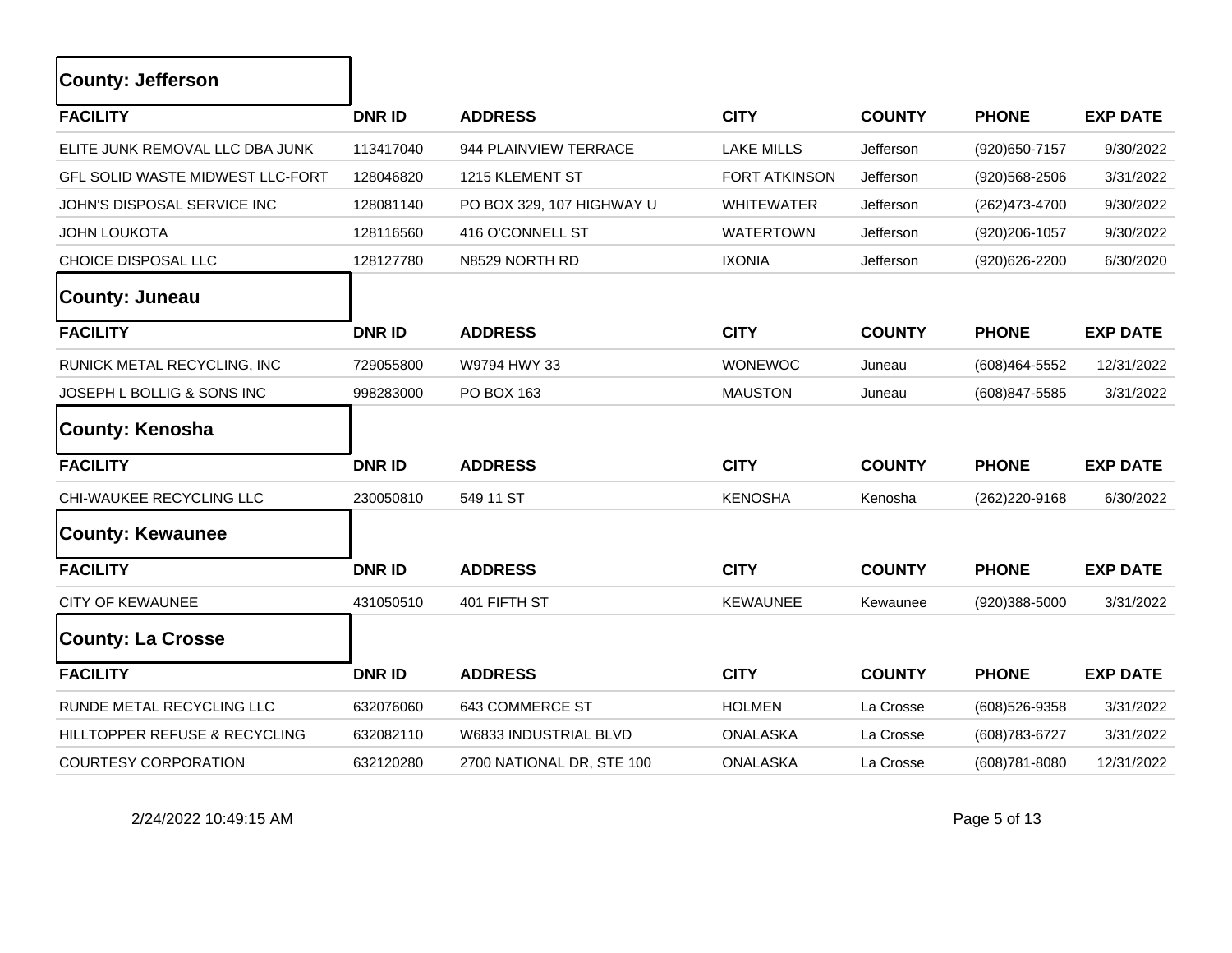| BENEDICT REFRIGERATION D/B/A           | 632129630     | 1003 HARLEM ST            | <b>ALTOONA</b>   | La Crosse     | (608) 781-6614 | 12/31/2022      |
|----------------------------------------|---------------|---------------------------|------------------|---------------|----------------|-----------------|
| DYNAMIC LIFECYCLE INNOVATIONS INC      | 632137550     | N5549 COUNTY ROAD Z       | <b>ONALASKA</b>  | La Crosse     | (608) 781-4030 | 9/30/2022       |
| HARTER'S TRASH & RECYCLING, INC        | 998224700     | 2850 LARSON ST            | LA CROSSE        | La Crosse     | (608) 782-2082 | 3/31/2022       |
| <b>County: Langlade</b>                |               |                           |                  |               |                |                 |
| <b>FACILITY</b>                        | <b>DNR ID</b> | <b>ADDRESS</b>            | <b>CITY</b>      | <b>COUNTY</b> | <b>PHONE</b>   | <b>EXP DATE</b> |
| COUSINEAU AUTO INC                     | 734048700     | N2267 HWY 45 S            | <b>ANTIGO</b>    | Langlade      | (715) 623-2372 | 12/31/2022      |
| <b>County: Lincoln</b>                 |               |                           |                  |               |                |                 |
| <b>FACILITY</b>                        | <b>DNR ID</b> | <b>ADDRESS</b>            | <b>CITY</b>      | <b>COUNTY</b> | <b>PHONE</b>   | <b>EXP DATE</b> |
| SCHULZ'S RECYCLING, INC - MERRILL      | 999822780     | W6059 S HELDT ST          | <b>MERRILL</b>   | Lincoln       | (715) 536-7141 | 12/31/2019      |
| <b>County: Manitowoc</b>               |               |                           |                  |               |                |                 |
|                                        |               |                           |                  |               |                |                 |
| <b>FACILITY</b>                        | <b>DNR ID</b> | <b>ADDRESS</b>            | <b>CITY</b>      | <b>COUNTY</b> | <b>PHONE</b>   | <b>EXP DATE</b> |
| <b>SCHAUS ROOFING &amp; MECHANICAL</b> | 999986900     | 2901 CALUMET AVE          | <b>MANITOWOC</b> | Manitowoc     | (920)684-5559  | 3/31/2022       |
| <b>County: Marathon</b>                |               |                           |                  |               |                |                 |
| <b>FACILITY</b>                        | <b>DNR ID</b> | <b>ADDRESS</b>            | <b>CITY</b>      | <b>COUNTY</b> | <b>PHONE</b>   | <b>EXP DATE</b> |
| ADVANCED DISPOSAL SERVICES SOLID       | 737135960     | 5509 FULLER ST            | <b>SCHOFIELD</b> | Marathon      | (715) 359-6637 | 12/31/2021      |
| HORAK REFRIGERATION INC                | 737247940     | 8501 INDUSTRIAL DR        | WAUSAU           | Marathon      | (715)845-2188  | 9/30/2022       |
| <b>County: Marinette</b>               |               |                           |                  |               |                |                 |
| <b>FACILITY</b>                        | <b>DNRID</b>  | <b>ADDRESS</b>            | <b>CITY</b>      | <b>COUNTY</b> | <b>PHONE</b>   | <b>EXP DATE</b> |
| JND RECYCLING                          | 438041560     | W5653 GRAVELLY BROOK ROAD | PORTERFIELD      | Marinette     | (906)290-4534  | 9/30/2020       |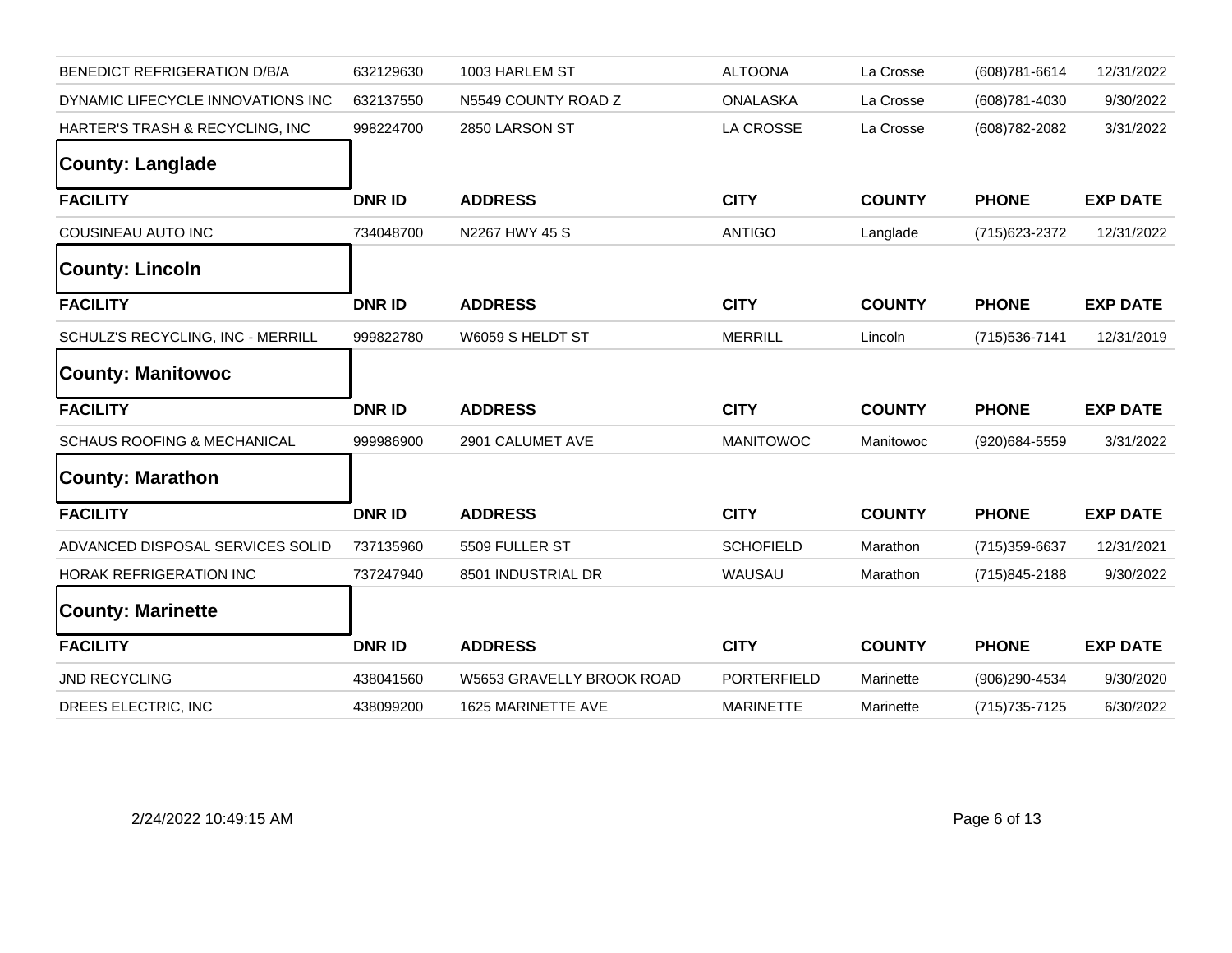| <b>County: Marquette</b>                   |              |                         |                   |               |                |                 |
|--------------------------------------------|--------------|-------------------------|-------------------|---------------|----------------|-----------------|
| <b>FACILITY</b>                            | <b>DNRID</b> | <b>ADDRESS</b>          | <b>CITY</b>       | <b>COUNTY</b> | <b>PHONE</b>   | <b>EXP DATE</b> |
| <b>IAN'S RECYCLING</b>                     | 439019790    | W680 RIVERVIEW DR       | <b>MONTELLO</b>   | Marquette     | (608) 697-5036 | 3/31/2022       |
| <b>VIRCHS TRUE VALUE</b>                   | 439035960    | 220 S MAIN, POB 126     | WESTFIELD         | Marquette     | (608)296-2444  | 3/31/2022       |
| <b>County: Menominee</b>                   |              |                         |                   |               |                |                 |
| <b>FACILITY</b>                            | <b>DNRID</b> | <b>ADDRESS</b>          | <b>CITY</b>       | <b>COUNTY</b> | <b>PHONE</b>   | <b>EXP DATE</b> |
| MIDWEST COMMERCIAL LAUNDRY SALES 440000110 |              | N1524 US HWY 41         | <b>MENOMINEE</b>  | Menominee     | (715) 923-4424 | 9/30/2022       |
| <b>County: Milwaukee</b>                   |              |                         |                   |               |                |                 |
| <b>FACILITY</b>                            | <b>DNRID</b> | <b>ADDRESS</b>          | <b>CITY</b>       | <b>COUNTY</b> | <b>PHONE</b>   | <b>EXP DATE</b> |
| CITY OF SOUTH MILWAUKEE, STREET            | 241208880    | 910 MARSHALL AVE        | SOUTH             | Milwaukee     | (414) 762-2222 | 12/31/2022      |
| <b>CITY OF WAUWATOSA</b>                   | 241209320    | 11100 W WALNUT RD       | <b>WAUWATOSA</b>  | Milwaukee     | (414) 471-8422 | 3/31/2020       |
| CITY OF OAK CREEK DEPARTMENT OF            | 241403800    | 800 W PUETZ ROAD        | OAK CREEK         | Milwaukee     | (414) 570-5682 | 12/31/2022      |
| REFRIGERANT RECOVERY INC                   | 241530300    | 1125 WEST NATIONAL AVE  | <b>MILWAUKEE</b>  | Milwaukee     | (414) 643-7740 | 12/31/2022      |
| <b>CITY OF MILWAUKEE</b>                   | 241827080    | 841 N BROADWAY, RM 620  | MILWAUKEE         | Milwaukee     | (414) 286-2489 | 9/30/2020       |
| THE MRD GROUP INC                          | 241827190    | 4777 W LINCOLN AVE      | <b>MILWAUKEE</b>  | Milwaukee     | (414) 672-4244 | 3/31/2022       |
| UNITED MILWAUKEE SCRAP LLC                 | 341132770    | 3232 W FOND DU LAC AVE  | <b>MILWAUKEE</b>  | Milwaukee     | (414) 444-8059 | 9/30/2020       |
| REFRIGERANT DEPOT LLC                      | 341244970    | 5311 S 9TH STREET       | <b>MILWAUKEE</b>  | Milwaukee     | (414) 627-1152 | 6/30/2022       |
| FIRE & ICE CONTRACTING LLC                 | 341262020    | 6645 N 40TH STREET      | <b>MILWAUKEE</b>  | Milwaukee     | (414) 760-3060 | 6/30/2020       |
| CLOUD RECYCLING LLC - WEST ALLIS           | 341262350    | 5325 WEST ROGERS STREET | <b>WEST ALLIS</b> | Milwaukee     | (414) 614-3669 | 3/31/2021       |
| <b>County: Monroe</b>                      |              |                         |                   |               |                |                 |
| <b>FACILITY</b>                            | <b>DNRID</b> | <b>ADDRESS</b>          | <b>CITY</b>       | <b>COUNTY</b> | <b>PHONE</b>   | <b>EXP DATE</b> |
| MIKE'S TV & APPLIANCE                      | 642023910    | 119 S WATER ST          | <b>SPARTA</b>     | Monroe        | (608)269-5802  | 6/30/2022       |
| SERVICE PLUS HEATING & COOLING LLC         | 642059220    | 2975 COMMERCIAL DR      | <b>SPARTA</b>     | Monroe        | (608) 269-1818 | 3/31/2022       |

2/24/2022 10:49:15 AM Page 7 of 13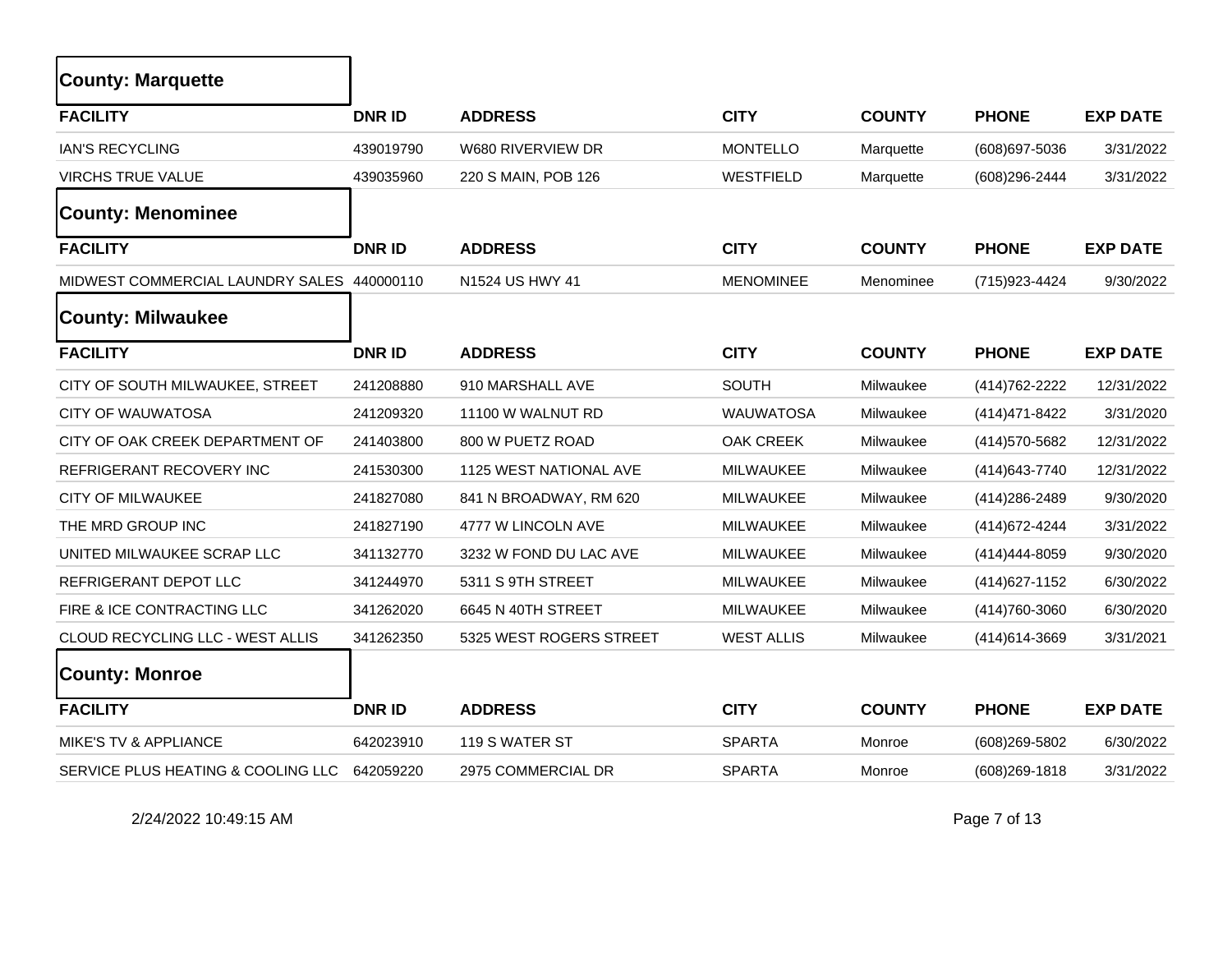| <b>JUSTIN PULS</b>             | 642077590     | 18481 ICEBOX RD                           | <b>SPARTA</b>         | Monroe        | (608) 633-0977 | 3/31/2020       |
|--------------------------------|---------------|-------------------------------------------|-----------------------|---------------|----------------|-----------------|
| WESTERN SUPPLY CO DBA WESCO    | 642080340     | 301 E OAK STREET                          | <b>SPARTA</b>         | Monroe        | (608) 269-2115 | 6/30/2020       |
| <b>County: Oconto</b>          |               |                                           |                       |               |                |                 |
| <b>FACILITY</b>                | <b>DNRID</b>  | <b>ADDRESS</b>                            | <b>CITY</b>           | <b>COUNTY</b> | <b>PHONE</b>   | <b>EXP DATE</b> |
| MIKEY SMET'S AUTO SALVAGE      | 443025330     | 10519 PARKWAY RD                          | <b>POUND</b>          | Oconto        | (920)897-2384  | 9/30/2022       |
| <b>County: Outagamie</b>       |               |                                           |                       |               |                |                 |
| <b>FACILITY</b>                | <b>DNRID</b>  | <b>ADDRESS</b>                            | <b>CITY</b>           | <b>COUNTY</b> | <b>PHONE</b>   | <b>EXP DATE</b> |
| <b>CITY OF APPLETON</b>        | 445012810     | PO BOX 2428, 2625 E GLENDALE AVE APPLETON |                       | Outagamie     | (920)832-5580  | 6/30/2022       |
| CITY OF KAUKAUNA - STREET DEPT | 445013030     | 144 W 2ND ST, PO BOX 890                  | <b>KAUKAUNA</b>       | Outagamie     | (920) 766-6337 | 3/31/2021       |
| VILLAGE OF COMBINED LOCKS      | 445017100     | 300 PARK ST                               | <b>COMBINED LOCKS</b> | Outagamie     | (920) 788-7744 | 6/30/2020       |
| K9 TECH LLP                    | 445100810     | 505 W 3RD ST                              | <b>KIMBERLY</b>       | Outagamie     | (920)246-5785  | 3/31/2019       |
| <b>VAN VREEDES</b>             | 445150420     | 2425 W PACKARD ST                         | <b>APPLETON</b>       | Outagamie     | (920)730-4465  | 9/30/2022       |
| VALENTINE PLUMBING AND HEATING | 445198160     | N4125 COUNTY RD E ST B                    | <b>FREEDOM</b>        | Outagamie     | (920) 788-5369 | 6/30/2022       |
| <b>BIG K RECYCLING</b>         | 445202560     | N4270 COUNTY RD E                         | FREEDOM               | Outagamie     | (920) 574-6374 | 12/31/2020      |
| <b>County: Pierce</b>          |               |                                           |                       |               |                |                 |
| <b>FACILITY</b>                | <b>DNR ID</b> | <b>ADDRESS</b>                            | <b>CITY</b>           | <b>COUNTY</b> | <b>PHONE</b>   | <b>EXP DATE</b> |
| RIVER CITY METAL, LLC          | 648019350     | N3941 STATE ROAD 35                       | <b>PRESCOTT</b>       | Pierce        | (715) 792-2018 | 9/30/2022       |
| <b>County: Polk</b>            |               |                                           |                       |               |                |                 |
| <b>FACILITY</b>                | <b>DNR ID</b> | <b>ADDRESS</b>                            | <b>CITY</b>           | <b>COUNTY</b> | <b>PHONE</b>   | <b>EXP DATE</b> |
| <b>WATERMAN SANITATION</b>     | 649036410     | 663 85TH STREET                           | <b>AMERY</b>          | Polk          | (715) 268-6471 | 6/30/2020       |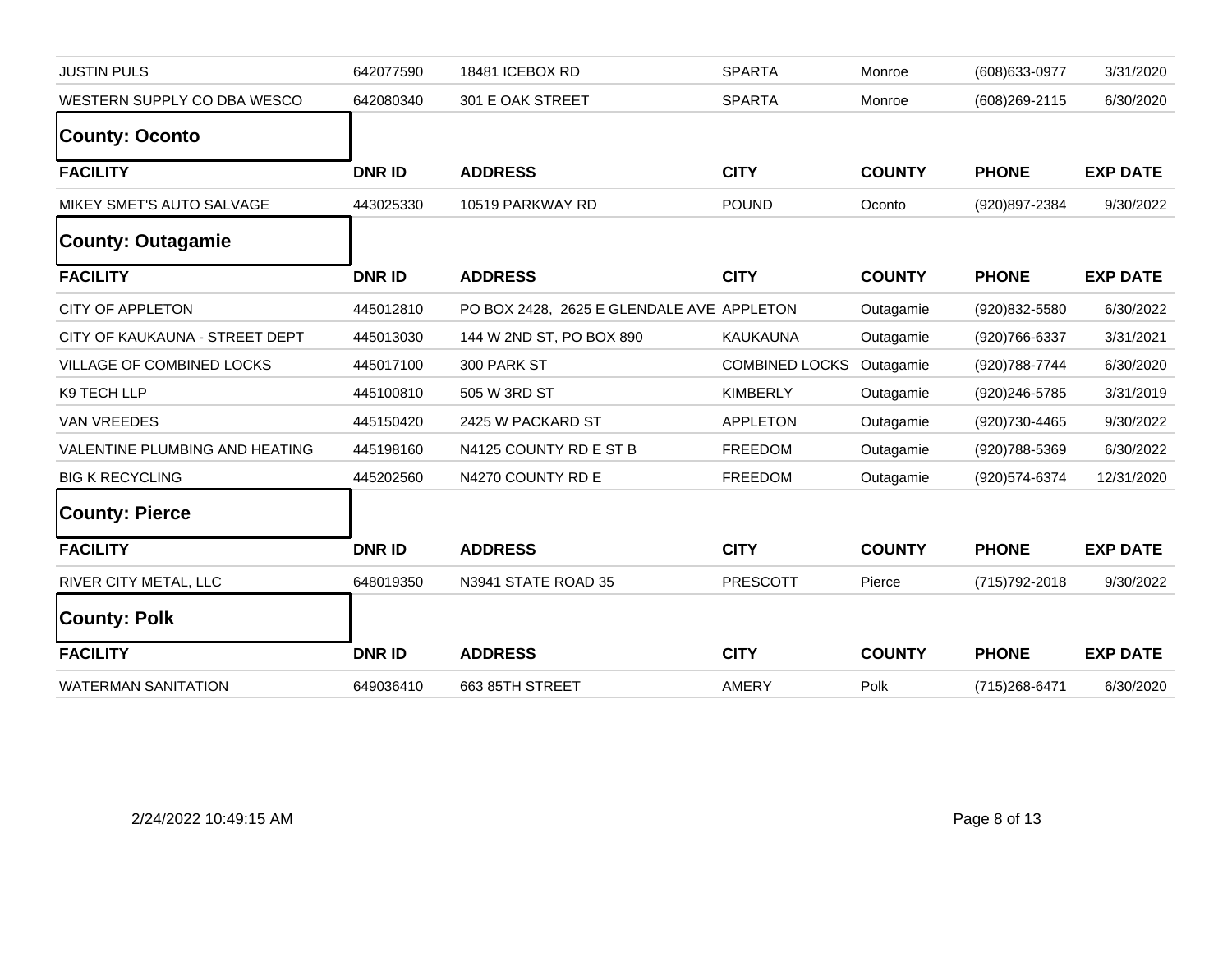| <b>County: Price</b>               |               |                        |                    |               |                |                 |
|------------------------------------|---------------|------------------------|--------------------|---------------|----------------|-----------------|
| <b>FACILITY</b>                    | <b>DNR ID</b> | <b>ADDRESS</b>         | <b>CITY</b>        | <b>COUNTY</b> | <b>PHONE</b>   | <b>EXP DATE</b> |
| FLAMBEAU RIVER PAPERS LLC          | 851009390     | 200 N 1ST AVE          | <b>PARK FALLS</b>  | Price         | (715) 762-5375 | 6/30/2019       |
| <b>County: Racine</b>              |               |                        |                    |               |                |                 |
| <b>FACILITY</b>                    | <b>DNR ID</b> | <b>ADDRESS</b>         | <b>CITY</b>        | <b>COUNTY</b> | <b>PHONE</b>   | <b>EXP DATE</b> |
| J & H MECHANICAL ASSOCIATES OF     | 252243860     | 1421 13TH ST           | <b>RACINE</b>      | Racine        | (262) 633-8811 | 12/31/2022      |
| LAMBERT SERVICES LLC DBA JUNK KING | 252285770     | 10624 COUNTY ROAD K    | <b>FRANKSVILLE</b> | Racine        | (414) 336-9628 | 3/31/2019       |
| UNITED MECHANICAL INC              | 999343510     | 1500 12TH ST           | <b>RACINE</b>      | Racine        | (262) 632-6131 | 3/31/2022       |
| <b>County: Rock</b>                |               |                        |                    |               |                |                 |
| <b>FACILITY</b>                    | <b>DNRID</b>  | <b>ADDRESS</b>         | <b>CITY</b>        | <b>COUNTY</b> | <b>PHONE</b>   | <b>EXP DATE</b> |
| LAWNVIEW MOBILE HOME PARK          | 128045390     | R1 10912 N CTY LINE RD | <b>WHITEWATER</b>  | Rock          | (262)473-2640  | 12/31/2022      |
| CITY OF BELOIT SOLID WASTE         | 154099550     | 2351 SPRINGBROOK CT    | <b>BELOIT</b>      | Rock          | (608)364-2929  | 6/30/2022       |
| STATELINE RECYCLING                | 154099660     | 322 S CROSBY AVE       | <b>JANESVILLE</b>  | Rock          | (608) 754-7715 | 6/30/2022       |
| ALTER METAL RECYCLING - JANESVILLE | 154109780     | 1753 BELOIT AVE        | <b>JANESVILLE</b>  | Rock          | (608) 756-2555 | 12/31/2022      |
| DICKS REFRIGERATION INC            | 154172260     | 348 E HEMENWAY         | <b>EDGERTON</b>    | Rock          | (800) 424-4817 | 6/30/2022       |
| SHUMWAY APPLIANCE                  | 154172480     | 612 S JANESVILLE ST    | <b>MILTON</b>      | Rock          | (608)868-4323  | 6/30/2020       |
| <b>County: Rusk</b>                |               |                        |                    |               |                |                 |
| <b>FACILITY</b>                    | <b>DNR ID</b> | <b>ADDRESS</b>         | <b>CITY</b>        | <b>COUNTY</b> | <b>PHONE</b>   | <b>EXP DATE</b> |
| MARTINS HEAVY DUTY TOWING          | 855019440     | N4161 COUNTY ROAD E    | <b>BRUCE</b>       | <b>Rusk</b>   | (715) 595-3843 | 3/31/2021       |
| JUNK YARD JED SALVAGE YARD LLC     | 855036600     | N7248 LINCOLN ROAD     | <b>BRUCE</b>       | Rusk          | (715)868-7796  | 12/31/2022      |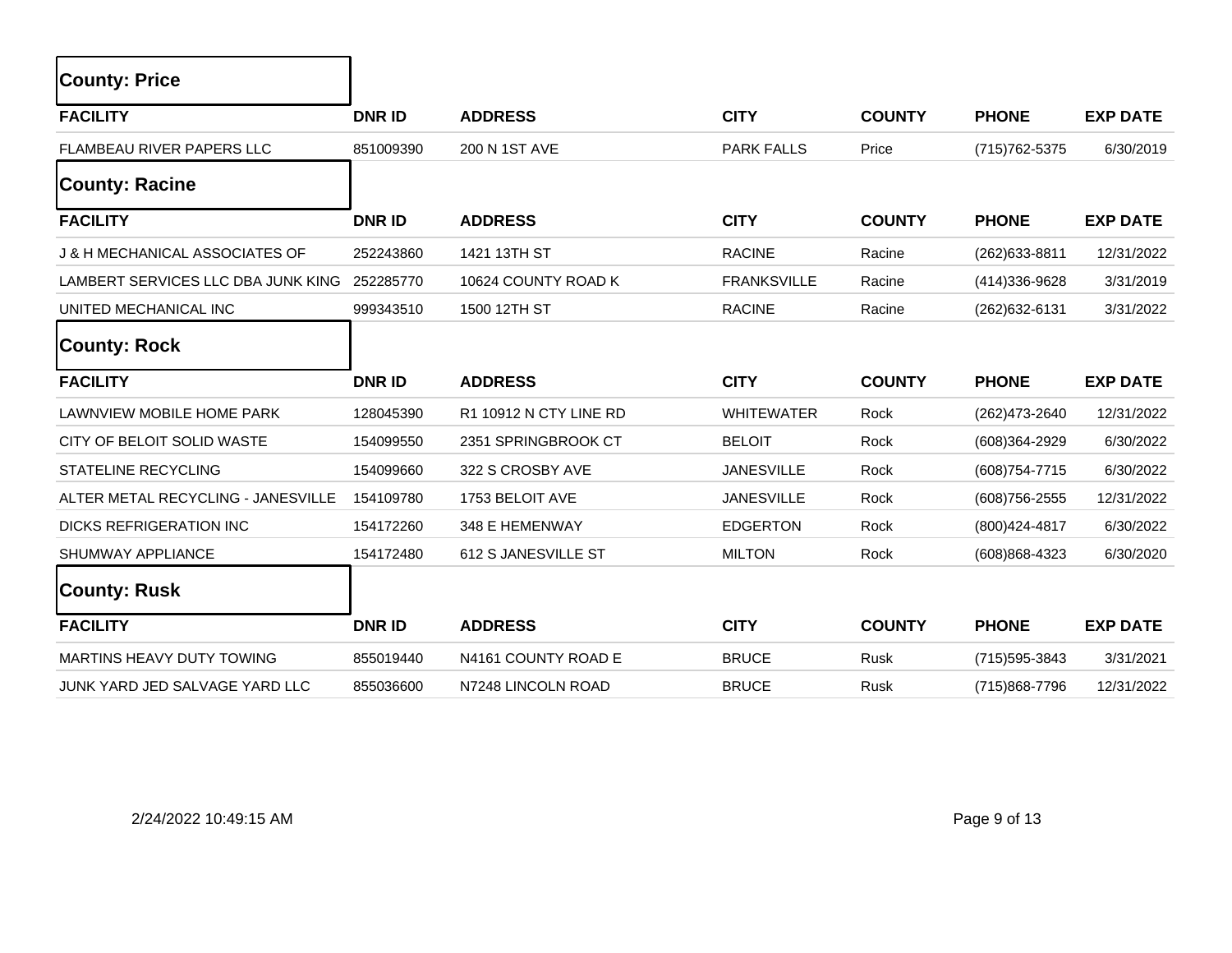| <b>County: Sawyer</b>            |               |                    |                     |               |                |                 |
|----------------------------------|---------------|--------------------|---------------------|---------------|----------------|-----------------|
| <b>FACILITY</b>                  | <b>DNR ID</b> | <b>ADDRESS</b>     | <b>CITY</b>         | <b>COUNTY</b> | <b>PHONE</b>   | <b>EXP DATE</b> |
| ROY'S ENTERPRISES LLC            | 858003960     | 16477 W NURSERY RD | <b>HAYWARD</b>      | Sawyer        | (715) 634-6162 | 3/31/2022       |
| <b>County: Shawano</b>           |               |                    |                     |               |                |                 |
| <b>FACILITY</b>                  | <b>DNRID</b>  | <b>ADDRESS</b>     | <b>CITY</b>         | <b>COUNTY</b> | <b>PHONE</b>   | <b>EXP DATE</b> |
| CITY OF SHAWANO - DEPT OF PUBLIC | 459087200     | 2905 E RICHMOND ST | <b>SHAWANO</b>      | Shawano       | (715) 526-3512 | 12/31/2022      |
| <b>County: Sheboygan</b>         |               |                    |                     |               |                |                 |
| <b>FACILITY</b>                  | <b>DNR ID</b> | <b>ADDRESS</b>     | <b>CITY</b>         | <b>COUNTY</b> | <b>PHONE</b>   | <b>EXP DATE</b> |
| KAISER WRECKING                  | 460145620     | W 6408 S HWY A     | <b>ADELL</b>        | Sheboygan     | (920)994-4578  | 3/31/2022       |
| ADVANCED DISPOSAL SERVICES SOLID | 460171580     | 2905 PAINE AVE     | SHEBOYGAN           | Sheboygan     | (920)458-6030  | 9/30/2022       |
| ALDAG/HONOLD MECHANICAL, INC     | 460187750     | 3509 S BUSINESS DR | <b>SHEBOYGAN</b>    | Sheboygan     | (920) 458-5558 | 12/31/2022      |
| <b>County: St. Croix</b>         |               |                    |                     |               |                |                 |
| <b>FACILITY</b>                  | <b>DNRID</b>  | <b>ADDRESS</b>     | <b>CITY</b>         | <b>COUNTY</b> | <b>PHONE</b>   | <b>EXP DATE</b> |
| MOUNTAIN ENERGY LLC              | 656074210     | 1991 115TH ST      | <b>NEW RICHMOND</b> | St. Croix     | (715) 246-3546 | 9/30/2019       |
| <b>RIVER CITY DISPOSAL INC</b>   | 656117660     | 314 LUCA LANE      | <b>RIVER FALLS</b>  | St. Croix     | (715) 425-2141 | 3/31/2022       |
| <b>County: Taylor</b>            |               |                    |                     |               |                |                 |
| <b>FACILITY</b>                  | <b>DNRID</b>  | <b>ADDRESS</b>     | <b>CITY</b>         | <b>COUNTY</b> | <b>PHONE</b>   | <b>EXP DATE</b> |
| <b>ACKERET BROS. INC</b>         | 861056350     | N5080 BENS LANE    | <b>MEDFORD</b>      | Taylor        | (715) 748-4173 | 3/31/2020       |
| <b>County: Vilas</b>             |               |                    |                     |               |                |                 |
| <b>FACILITY</b>                  | <b>DNRID</b>  | <b>ADDRESS</b>     | <b>CITY</b>         | <b>COUNTY</b> | <b>PHONE</b>   | <b>EXP DATE</b> |
| WHEEL HAUL IT, LLC               | 764098060     | PO BOX 238         | PRESQUE ISLE        | Vilas         | (715) 482-6235 | 3/31/2022       |

2/24/2022 10:49:15 AM Page 10 of 13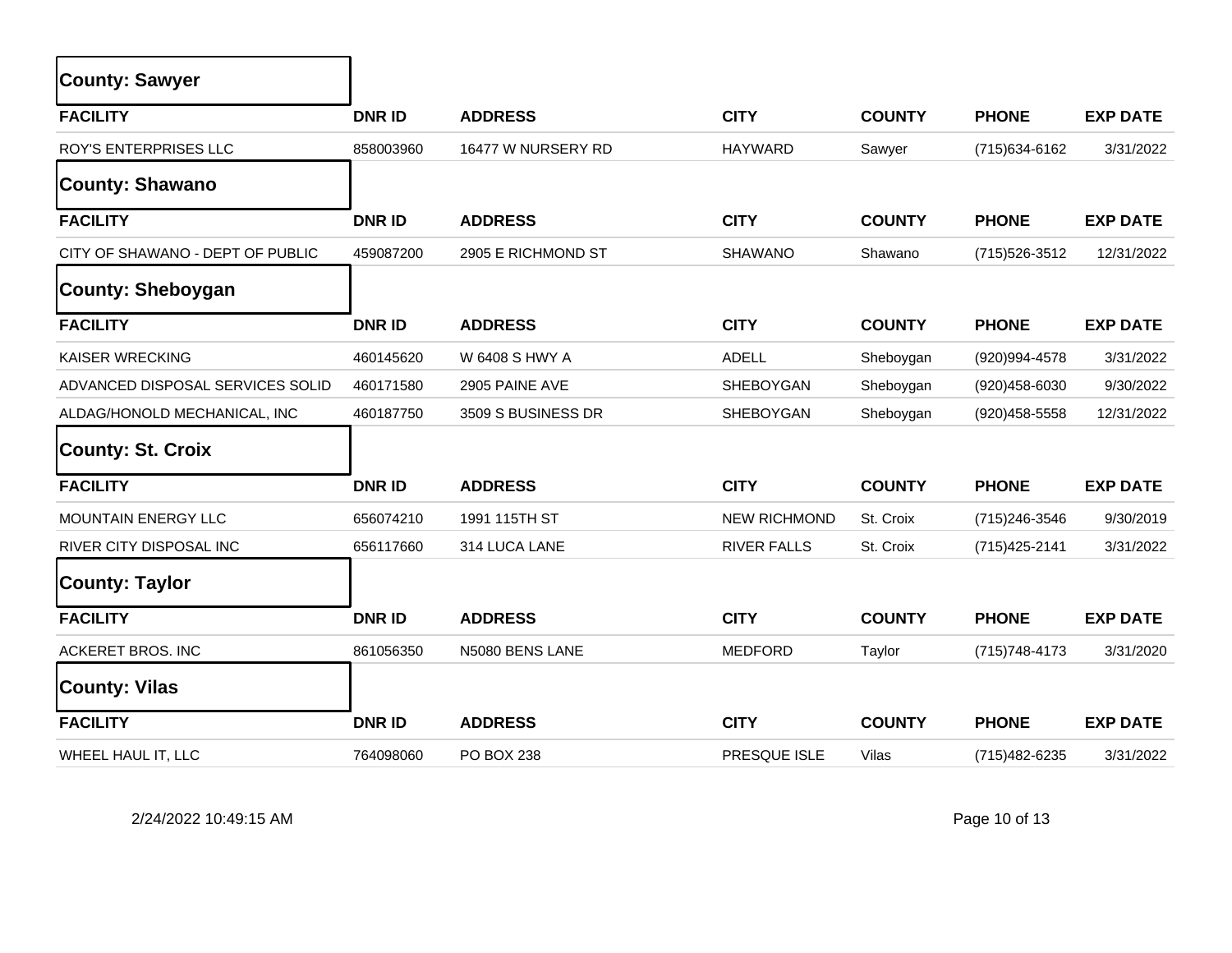| EAGLE WASTE AND RECYCLING           | 764098610    | 701 W RECYCLING WAY            | <b>EAGLE RIVER</b> | Vilas         | (715) 477-0077 | 3/31/2021       |
|-------------------------------------|--------------|--------------------------------|--------------------|---------------|----------------|-----------------|
| <b>County: Walworth</b>             |              |                                |                    |               |                |                 |
| <b>FACILITY</b>                     | <b>DNRID</b> | <b>ADDRESS</b>                 | <b>CITY</b>        | <b>COUNTY</b> | <b>PHONE</b>   | <b>EXP DATE</b> |
| DYNAMITE TRUCKING LLC               | 113427820    | P.0. BOX 199                   | <b>SHARON</b>      | Walworth      | (262)749-4769  | 3/31/2020       |
| RAS OF SW WI, INC.                  | 154154330    | PO BOX 797                     | <b>ELKHORN</b>     | Walworth      | (262)510-2808  | 9/30/2022       |
| NIEWENHUIS BROTHERS INC             | 265191850    | 1407 RACINE ST - UNIT G        | <b>DELAVAN</b>     | Walworth      | (262) 728-8155 | 9/30/2020       |
| RAS APPLIANCE SERVICES INC (RAS OF  | 268391530    | PO BOX 797                     | <b>ELKHORN</b>     | Walworth      | (262)510-2808  | 9/30/2022       |
| RAS SERVICES OF NORTHERN WI, INC.   | 445176600    | PO BOX 797                     | <b>ELKHORN</b>     | Walworth      | (262)510-2808  | 9/30/2022       |
| <b>County: Washburn</b>             |              |                                |                    |               |                |                 |
| <b>FACILITY</b>                     | <b>DNRID</b> | <b>ADDRESS</b>                 | <b>CITY</b>        | <b>COUNTY</b> | <b>PHONE</b>   | <b>EXP DATE</b> |
| W K APPLIANCES, INC                 | 866067620    | N4845 HWY 63 S                 | <b>SPOONER</b>     | Washburn      | (715) 635-3040 | 12/31/2022      |
| <b>County: Washington</b>           |              |                                |                    |               |                |                 |
| <b>FACILITY</b>                     | <b>DNRID</b> | <b>ADDRESS</b>                 | <b>CITY</b>        | <b>COUNTY</b> | <b>PHONE</b>   | <b>EXP DATE</b> |
| A&W IRON & METAL, INC               | 267148420    | 7588 OTTEN DR                  | <b>KEWASKUM</b>    | Washington    | (262)338-8487  | 9/30/2022       |
| APOGEE ENVIRONMENTAL LLC            | 267182630    | 364 W SUMNER ST, PO BOX 270200 | <b>HARTFORD</b>    | Washington    | (414) 630-2540 | 9/30/2022       |
| WASTE MANAGEMENT OF WISCONSIN,      | 267183730    | W132 N10487 GRANT DR           | <b>GERMANTOWN</b>  | Washington    | (262) 250-8709 | 12/31/2022      |
| <b>County: Waukesha</b>             |              |                                |                    |               |                |                 |
| <b>FACILITY</b>                     | <b>DNRID</b> | <b>ADDRESS</b>                 | <b>CITY</b>        | <b>COUNTY</b> | <b>PHONE</b>   | <b>EXP DATE</b> |
| CAMO CREW, LLC.                     | 268137870    | 12733 ARDEN PLACE              | <b>BUTLER</b>      | Waukesha      | (414) 420-2266 | 6/30/2022       |
| RECYCLE TECHNOLOGIES, INC.          | 268423430    | W220 N1480 SPRINGDALE ROAD     | <b>WAUKESHA</b>    | Waukesha      | (262)798-3040  | 9/30/2022       |
| ADVANCED DISPOSAL SERVICES SOLID    | 268459730    | 559 PROGRESS DR; PO BOX 168    | <b>HARTLAND</b>    | Waukesha      | (262)367-6040  | 6/30/2021       |
| RADTKE APPLIANCE INC                | 268526940    | 682 E WISCONSIN AVE            | <b>OCONOMOWOC</b>  | Waukesha      | (262) 567-4873 | 6/30/2022       |
| <b>IDEAL PLUMBING &amp; HEATING</b> | 268666420    | 5477 S WESTRIDGE CT            | <b>NEW BERLIN</b>  | Waukesha      | (414) 358-2505 | 9/30/2021       |

2/24/2022 10:49:15 AM Page 11 of 13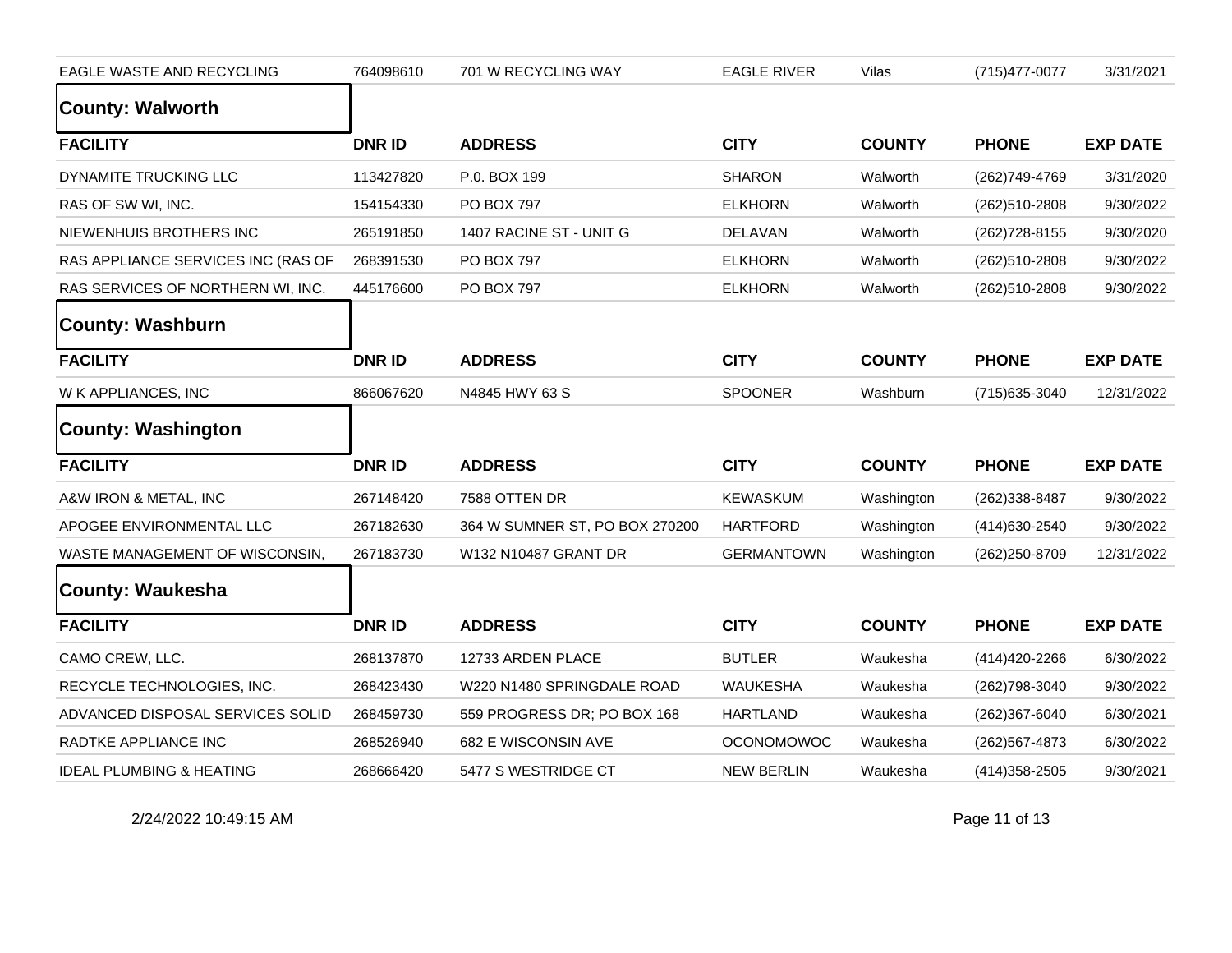| <b>GFL ENVIRONMENTAL-MUSKEGO</b>     | 998388710     | W144 S6350 COLLEGE COURT     | <b>MUSKEGO</b>      | Waukesha      | (262) 679-0860  | 3/31/2022       |
|--------------------------------------|---------------|------------------------------|---------------------|---------------|-----------------|-----------------|
| County: Waupaca                      |               |                              |                     |               |                 |                 |
| <b>FACILITY</b>                      | <b>DNR ID</b> | <b>ADDRESS</b>               | <b>CITY</b>         | <b>COUNTY</b> | <b>PHONE</b>    | <b>EXP DATE</b> |
| <b>GENUINE MAYTAG HOME APPLIANCE</b> | 469003150     | PO BOX 126                   | <b>WEYAUWEGA</b>    | Waupaca       | (920)867-3455   | 12/31/2020      |
| <b>KRUEGERS BOUMATIC LLC</b>         | 469091810     | 300 INDUSTRIAL AVE           | <b>CLINTONVILLE</b> | Waupaca       | (715) 823-5121  | 3/31/2021       |
| <b>County: Winnebago</b>             |               |                              |                     |               |                 |                 |
| <b>FACILITY</b>                      | <b>DNR ID</b> | <b>ADDRESS</b>               | <b>CITY</b>         | <b>COUNTY</b> | <b>PHONE</b>    | <b>EXP DATE</b> |
|                                      |               |                              |                     |               |                 |                 |
| FOX VALLEY IRON METAL & AUTO         | 471119110     | 3446 WITZEL AVE              | <b>OSHKOSH</b>      | Winnebago     | (920) 231-8187  | 9/30/2022       |
| MILLER SCRAP REMOVAL                 | 471136160     | 3133 FOND DU LAC RD          | <b>OSHKOSH</b>      | Winnebago     | (920)379-2517   | 9/30/2020       |
| <b>County: Wood</b>                  |               |                              |                     |               |                 |                 |
| <b>FACILITY</b>                      | <b>DNR ID</b> | <b>ADDRESS</b>               | <b>CITY</b>         | <b>COUNTY</b> | <b>PHONE</b>    | <b>EXP DATE</b> |
| ASYLUM SCRAP SERVICES INC            | 772004640     | 2304 S GALVIN AVE PO BOX 614 | <b>MARSHFIELD</b>   | Wood          | $(715)389-1915$ | 12/31/2022      |

TOTAL NUMBER OF REGISTRANTS: 145